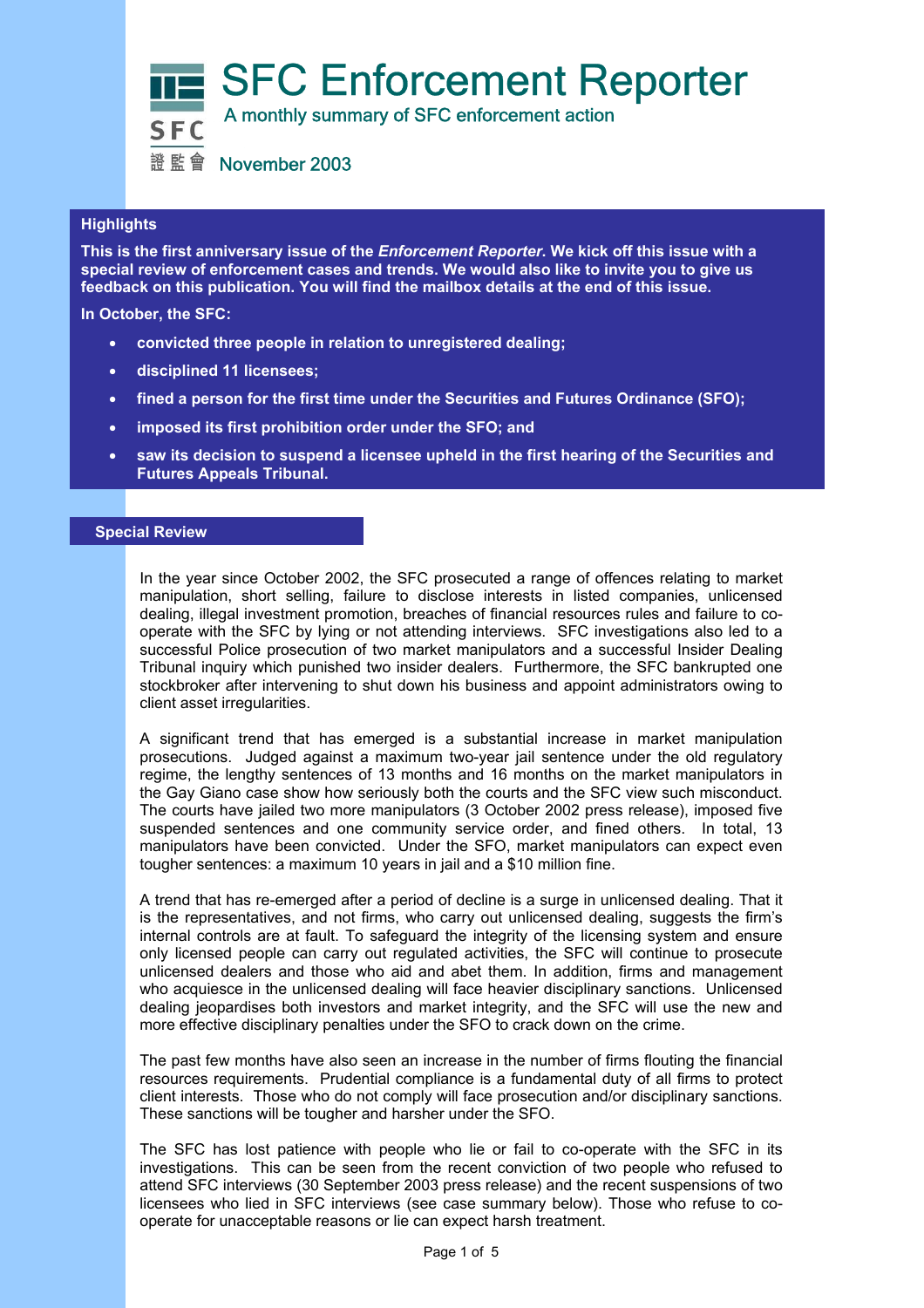

More than six months have passed since the commencement of the SFO on 1 April 2003. We believe the market is now beginning to see the emergence of the SFC's wider and more effective range of disciplinary penalties (see case summaries for first prohibition order and first fine below). One of the SFC's priorities has been to impose tougher disciplinary penalties for serious misconduct to better protect investors, as the previous penalties simply were not a sufficient deterrent. This trend will continue. We are pleased to note the media have reported the increased penalties and hope this will help licensees take note.

The SFC has refocused its disciplinary resources as outlined in the July 2003 *Enforcement Reporter*. This has resulted in a shift to bringing more disciplinary action against substantive misconduct.

## **Prosecution**

#### **Don't help unregistered dealing**

Mr Lam Ka Yuk pleaded guilty to acting as a dealer's representative of Dashin Securities Limited and ICEA Securities Ltd without registration with the SFC. Mr Chan Kin Hung, a former dealer's representative of Dashin and ICEA, also pleaded guilty to aiding and abetting Lam by opening securities trading accounts for clients introduced by Lam. Both were fined and ordered to pay the SFC's investigation costs.

(Press release issued on 21 October 2003)

Mr Wong Chi Ho pleaded guilty to engaging in leveraged foreign exchange trading activities without a licence. Wong was fined and ordered to pay the SFC's investigation costs.

(Press release issued on 31 October 2003)

*The SFC has repeatedly reminded the market that only licensed people can carry out regulated activities. Unlicensed people who deal in securities can seriously jeopardise client assets and market integrity. Licensees who assist them will face disciplinary action and likely prosecution. Investors are reminded to check whether a person is licensed before dealing with that person. You can do a free check on our website.* 

# **Discipline**

#### **First life ban from industry for attempted theft**

The SFC has banned Mr Do Yu Lun, a licensed representative until being sacked by his employer, from ever working again in the securities industry for attempting to steal \$12,000 from a client. Do had tried to steal the money by writing his name and securities account number on his client's deposit slip so that the money paid by his client would be credited to his own securities account. His then employer, Phillip Securities (HK) Ltd detected Do's action and prevented it. Do also attempted to mislead the SFC during the investigation.

(Press release issued on 17 October 2003)

*This is the first time the SFC has imposed a prohibition order under the SFO. It should now be clear to the market that the SFC does not want dishonest people in the industry. Had Do remained licensed, we would have also revoked his licence. All thieves and cheats can expect similar treatment and possible criminal prosecution too.*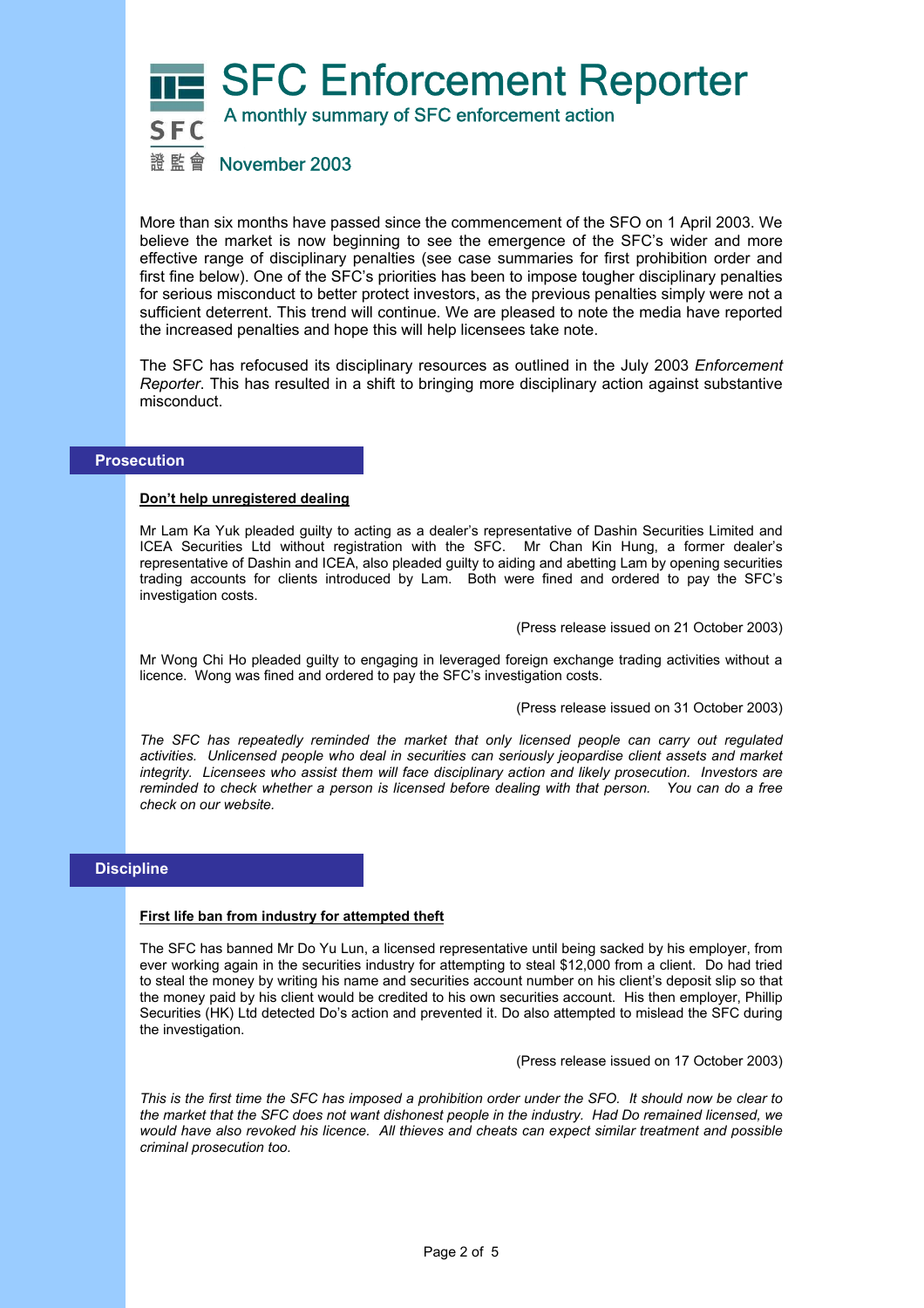**SFC Enforcement Reporter** 



# 證監會 November 2003

#### **Revocation for theft and other serious misconduct**

The SFC revoked the licence of Mr Li Hon Kay, a dealer's representative of HT Securities Ltd, who sold a client's shares without the client's knowledge and consent. Li misappropriated the proceeds from the sale. Li also conducted trading activities for HT Securities before the SFC had approved his accreditation to the firm. He also breached HT Securities' internal procedures regarding client accounts and failed to deposit client monies into designated trust accounts.

(Press release issued on 2 October 2003)

*We will not hesitate to revoke the licences of any licensees who steal from clients. They may also be prosecuted. Even if you are no longer licensed with us, under the Securities and Futures Ordinance (SFO), we can still ban you from re-entering the industry, as seen in the above case.* 

#### **SFC continues its crackdown on trading malpractices**

The SFC revoked the licence of Mr Tam Siu Ki Simon, a dealer's representative of Prudence Securities Company Ltd, for rat trading. Tam had used manual cross trades between his wife's account maintained at Prudence and other client accounts to benefit his wife by denying those clients best execution in terms of time priority and execution price. Tam was also found guilty of a variety of other failures.

In a related disciplinary action, Mr Chan Sum Kiu, a former dealer's representative of Prudence who was under the supervision of Tam, was reprimanded for failing to take sufficient and reasonable steps to verify the identity of a client and establish the client's financial background, investment experience or investment strategy.

#### (Press releases issued on 30 October 2003)

*Brokerages should vigilantly monitor manual cross trades as these are often used to conduct market manipulation or cheat clients, either of which may irreparably damage a brokerage's reputation. The SFC views rat trading extremely seriously and will take severe disciplinary action against any licensee who breaches the fundamental duty to act honestly, fairly and in the best interests of clients and the integrity of the market.*

*Although it may be tempting to cut corners to secure a client account, the basic requirements to check a client's identity and assess the client's financial background are necessary as the first line of defence in keeping out market manipulators and preventing money laundering activities. Those licensees who flout these requirements will be in future suspended or fined, or both.* 

#### **First SFO fine imposed**

Mr Richard John Patterson, a licensed representative of Citigroup Global Markets Asia Ltd, carried out dealings in securities for two months this year before the SFC approved his licence in May. Patterson was reprimanded and fined \$287,372.

(Press release issued on 23 October 2003)

*This is the first time the SFC has fined a licensee under the SFO. As more cases after 1 April 2003 are now under consideration, the industry is likely to see more fines. Such decisions are made in accordance with the SFC's Disciplinary Fining Guidelines.* 

#### **Suspension upheld by Securities and Futures Appeals Tribunal**

The Securities and Futures Appeals Tribunal upheld a decision to suspend Mr Wong Pui Hey Duncan, a responsible officer of Victory Enterprises (Investment) Ltd, for six weeks. Wong failed to put in place effective internal controls to protect Victory and its clients from financial loss. This resulted in the failure to detect misappropriation of client assets by two former dealer's representatives from June 1998 to June 2001 (see the SFC's press release about Ms Leung Fung Ling and Ms Ho Suk Jan on 15 November 2001). Wong also facilitated their misconduct by improperly arranging financial accommodation to certain of their clients' accounts, which delayed discovery of their activities. During the review hearing on 25 September 2003, the Tribunal said they could not discern any merit in Wong's application for review and dismissed his application.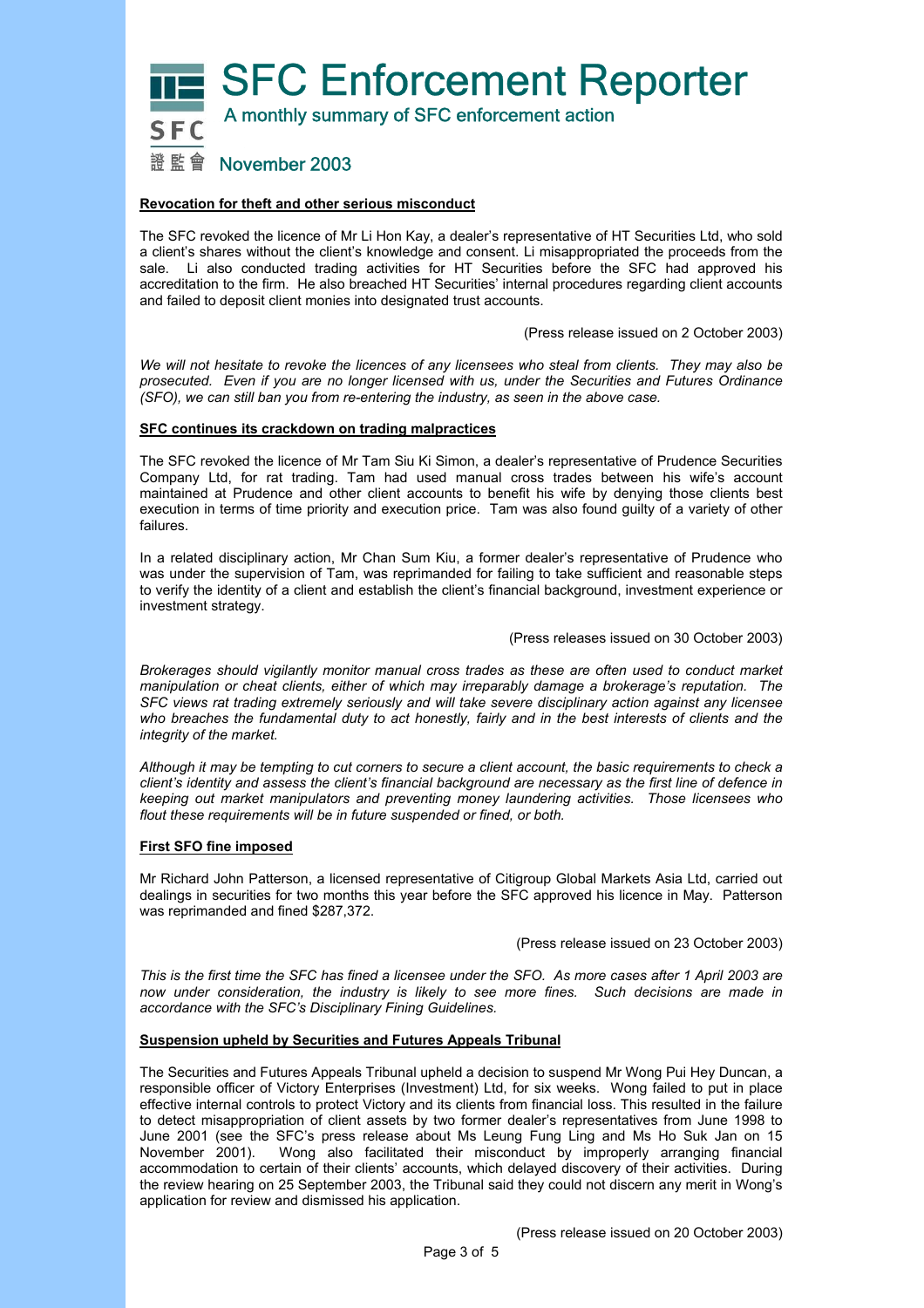

*The SFC welcomes the first Tribunal decision, which set clear parameters for review cases. The Tribunal made it clear that it would not interfere in an SFC decision unless it can be demonstrated that a good and cogent reason exists for doing so. Unless clear error can be demonstrated, the Tribunal is unlikely to change a decision made by the SFC. The SFC also welcomes the speed with which the Tribunal dealt with the appeal. This should give faster justice to appellants and serve to better protect the investing public.*

#### **Liars risk suspension, or worse**

Mr Fan Yee Wai Richard, an employee of KGI Asia Ltd, was suspended for one year for deliberately giving the SFC false and misleading information in his interviews. In breach of KGI's internal guidelines, Fan also failed to obtain the firm's prior consent and his clients' written authorisation before placing orders for himself and a third party in three client accounts at KGI. He failed to report his trades to KGI thus exposing KGI to the risk of litigation had the orders been disputed.

(Press release issued on 17 October 2003)

The SFC suspended Mr Ho Yui Kwong Kenny's licence and his approval as a responsible officer of Quam Securities Company Ltd and Quam Futures Ltd for six months for lying during an SFC interview about an unauthorised third party trade when he was a licensed representative of BNP Paribas Peregrine Securities Ltd. The SFC also found that Ho had taken client orders on his mobile phone in breach of BNP's internal procedures.

(Press release issued on 24 October 2003)

*Lying to the SFC shows a grave lack of integrity and honesty. The ramifications of such lies may delay or even deny justice for investors. The SFC views such conduct extremely seriously and will impose severe disciplinary sanctions and/or prosecute.* 

## **Be alert to suspicious transactions**

The SFC suspended Mr Chan Nap Kee Joseph, accredited to Oriental Patron Asia Ltd, for four months. Chan was acting as a sponsor to the listing of a company on the Growth Enterprise Market Board when he accepted \$2.8 million from the company which was paid into one of his own company's accounts. Chan also received \$3 million from a friend for safekeeping. Chan then transferred the money received from the company to his friend's bank account and gave his friend's cash to representatives of a shareholder of the company. Chan had no authority from either party to make these transfers. Chan should not have accepted the payment of \$2.8 million. He should have paid the money into the company's account at Oriental Patron, if he was satisfied with the source of the money. Chan also failed to have regard to the Guidance Note on the Prevention of Money Laundering then in force. In particular, he failed to make adequate enquiries as to the source and origin of the \$2.8 million and \$3 million, whether the transactions involving these monies were suspicious and required to be reported to the Joint Financial Intelligence Unit. Chan also negligently failed to conduct due diligence into one of the placees in the listing although he knew that this placee had received money from a director of the company.

(Press release issued on 30 October 2003)

*All licensees should handle client money properly and only in accordance with client instructions. They should understand their money laundering reporting obligations. Licensees should familiarise themselves with the SFC's new Guidance Note entitled Prevention of Money Laundering and Terrorist Financing. Failure to adhere to these guidelines will result in disciplinary action.* 

#### **Weak internal controls on short selling are still being found**

The SFC suspended the licence of Mr Chan Wai Chow for four weeks. It reprimanded Lei Shing Hong Securities Ltd (LSH) and Ms Lau Shun King Susanna. The SFC found LSH did not have adequate internal controls and procedures to prevent and detect short selling of securities and to monitor discretionary account activities nor diligently supervise its employees. Both Chan and Lau are responsible officers of LSH. Both failed to exercise due care and diligence in discharging their duties to the standards expected of responsible officers. Chan received a heavier penalty due to his previous disciplinary record.